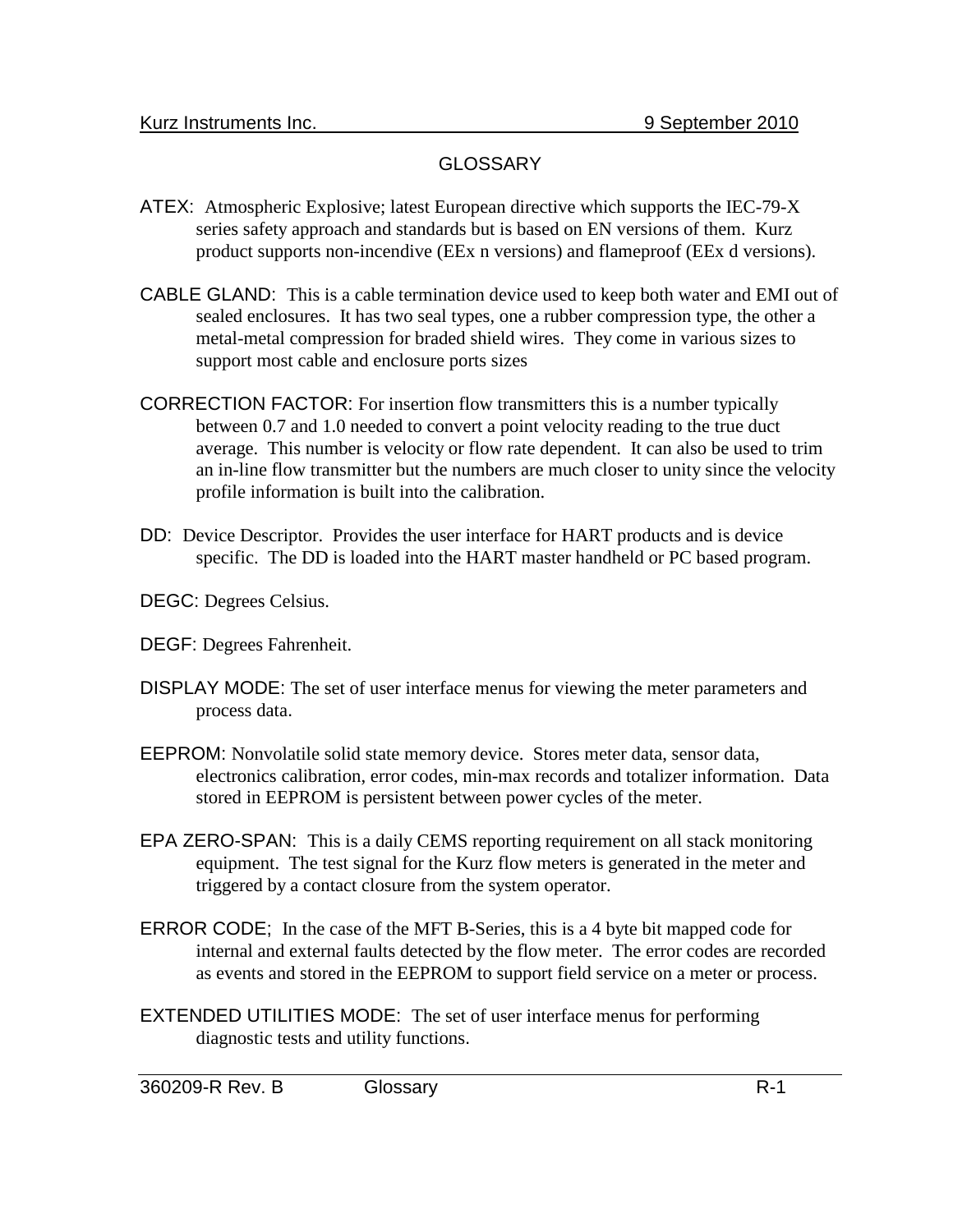- FERRITE: This is an insulating ceramic donut shaped material used to attenuate high frequency electromagnetic noise from I/O cables on equipment.
- FLASH MEMORY: Nonvolatile reprogrammable solid state memory device used for program memory.
- FLOW CONTROLLER: Device which regulates the flow of a process based on a set-point and reference flow measurement being controlled.
- FSK: Frequency Shift Key. This is the modulation method used for the 1200 and 2200 Hz signals super imposed on the 4-20 mA signal for HART.
- GATEWAY: Device which does translations between different network protocols. A converter from Modbus to Profibus is an example.
- HART: Highway Addressable Remote Transmitter, this is an industrial communications standard maintained by the HART Communications Foundation.
- KGH: Kilograms-per-Hour
- KGM: Kilograms-per-Minute
- LCD: Liquid Crystal Display. A 2 line by 16 character, backlit display is available for the Series MFT
- L/D: This is the Length to Diameter ratio in a pipe or duct between two locations. This non dimensional parameter is a comparative metric used to measure the distance between a flow disturbance and a measurement point. Both upstream and downstream values are needed to quantify an installation.
- LOG MODE: The set of user interface menus for requesting Log Reports sent to the flow meter's USB port.
- MASS FLOW: Mass per unit time (i.e. Kg/s). This is the standard volumetric flow multiplied by the standard density.
- MENU: The top level functional category of screens grouping related meter data
- MENU ITEM: Any meter data presented on a screen to be changed or displayed. Related MENU ITEMS are found within or under the same MENU (categories).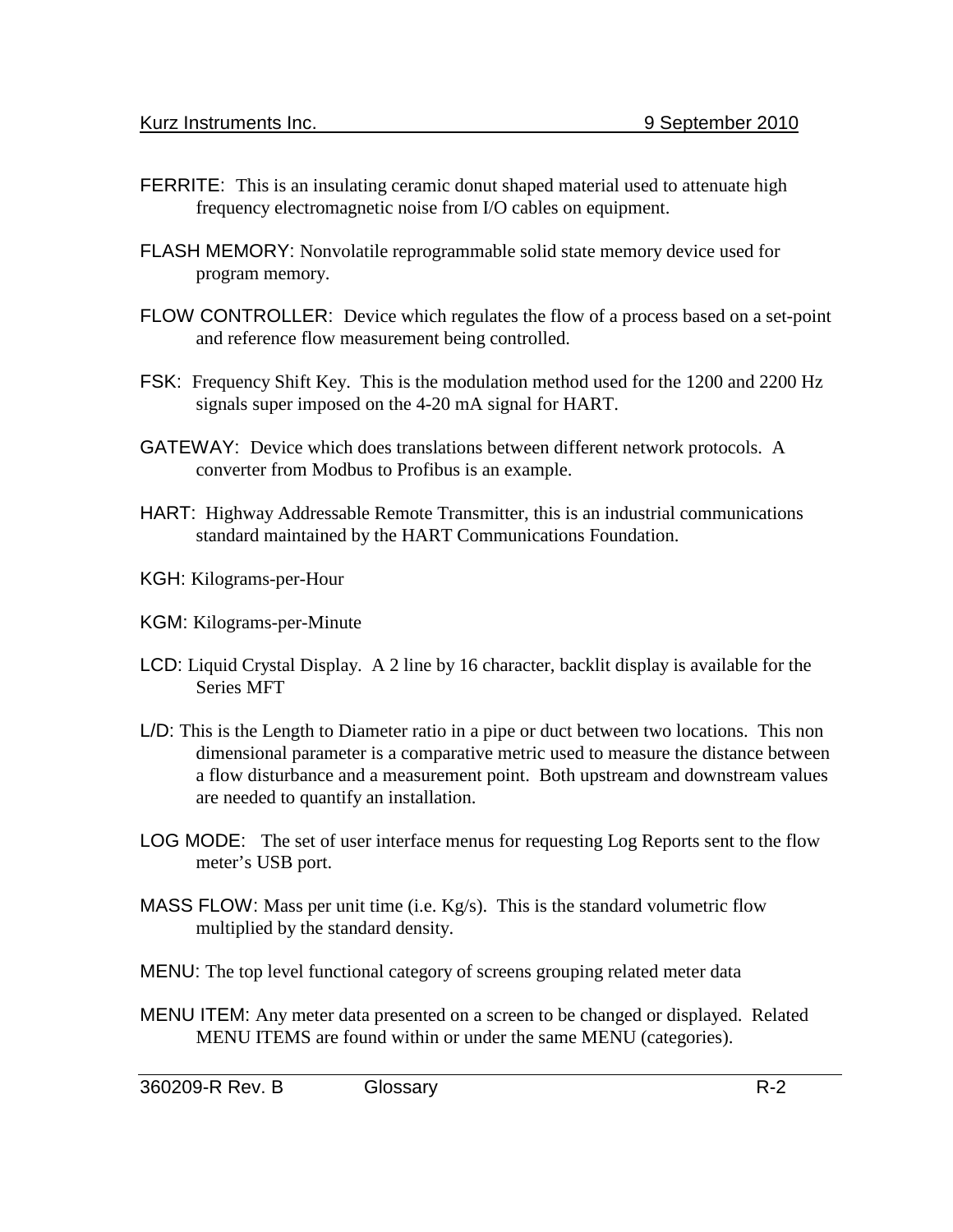METER: The flow measurement device; used synonymously with MFT.

- MFT: Mass Flow Transmitter. This is the general name given to several Series of flow meters from Kurz Instruments which all share the same firmware.
- MODBUS: Simple master-slave protocol for network communications which operates on multi-drop serial lines like RS-485 and on Ethernet as Modbus TCP/IP.
- NE-43: Alarm signaling method superimposed on the 4-20 mA data output signals of process control equipment. Specification was written by the NAMURA industry organization based in northern Europe.
- OPC: Ole for Process Control. This is a Microsoft network based software standard that has servers for instruments and clients for human-machine interfaces, HMI programs. This software standard provides a common interface for devices from multiple field bus networks to be combined though a common interface to a DCS or PLC if it uses OPC.
- PID: Proportional, Integral and Differential gas control scheme for feedback control systems.
- PITOT TUBE: This is a classic gas velocity measurement device based on impact pressure. As it is well understood, it can be a primary velocity standard. They work best at higher velocities where the impact pressure is easier to measure.
- PPH: Pounds-per-Hour
- PPM: Pounds-per-Minute
- PROFILE: See Velocity Profile.
- PROGRAM MODE: The set of user interface menus for programming or configuring the meter.
- PROTOCOL: A communications algorithm used on networks to reliably transfer information between computers, meters etc.
- PSIA: Pounds per Square Inch, Absolute pressure reference.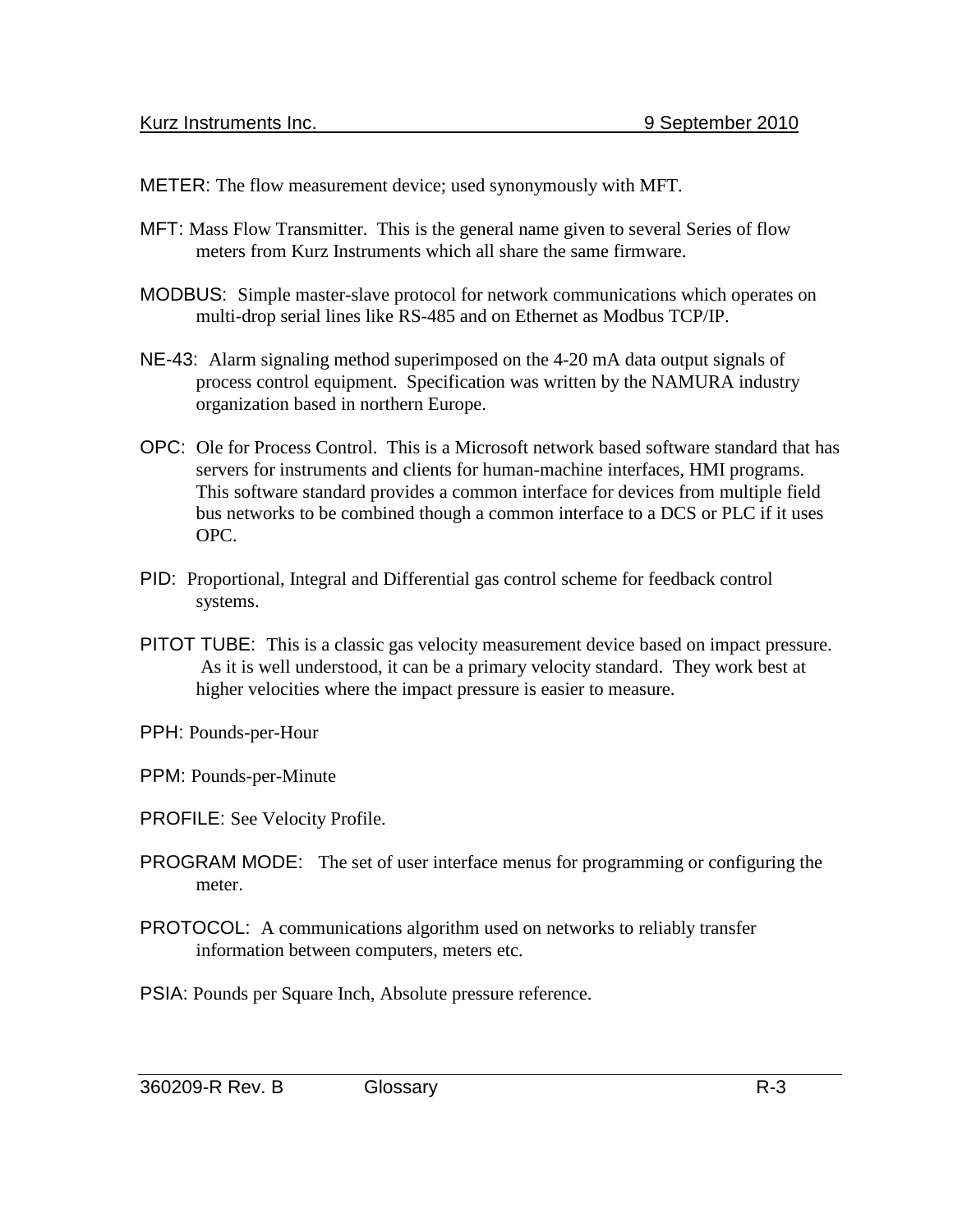- PURGE CONTROLLER: Device which commands the compressed gas cleaning fluid across the velocity sensor and mask off the sensor response until after the cleaning cycle.
- REBOOT: When a computer restarts there is a delay from the power on until it is operating normally. During this time it is loading its programs, doing some testing and initializing things. For the Series MFT B-Series this takes one second to over a minute depending on the flow rate.
- SBCF: Sensor Blockage Correction Factor. This is the geometric projection of the sensor element and probe support area subtracted from the duct area, this quantity normalized by the duct area.
- SCFH: Standard Cubic Feet-per-Hour
- SCFM: Standard Cubic Feet-per-Minute
- SCMH: Standard Cubic Meters-per-Hour
- SCMM: Standard Cubic Meters-per-Minute
- SCMS: Standard Cubic Meters-per-Second
- SFPM: Standard Feet-per-Minute
- SMPS: Standard Meters-per-Second
- SPECIFIC HUMIDITY: The absolute ratio of water mass to dry Air mass is the specific humidity ω. The saturation point of water vapor in Air is temperature dependent. The percentage water vapor compared to the saturation point is known as relative humidity given in a percentage by the weather forecasters.
- SSR: Solid State Relay, no moving parts relay used for high reliability contact closure signals between equipment.
- STANDARD VOLUMETRIC FLOW: is the ρv product multiplied by an area (like a pipe cross section), normalized to a standard density.

Standard Volumetric Flow  $=$  Area x (Standard Velocity)